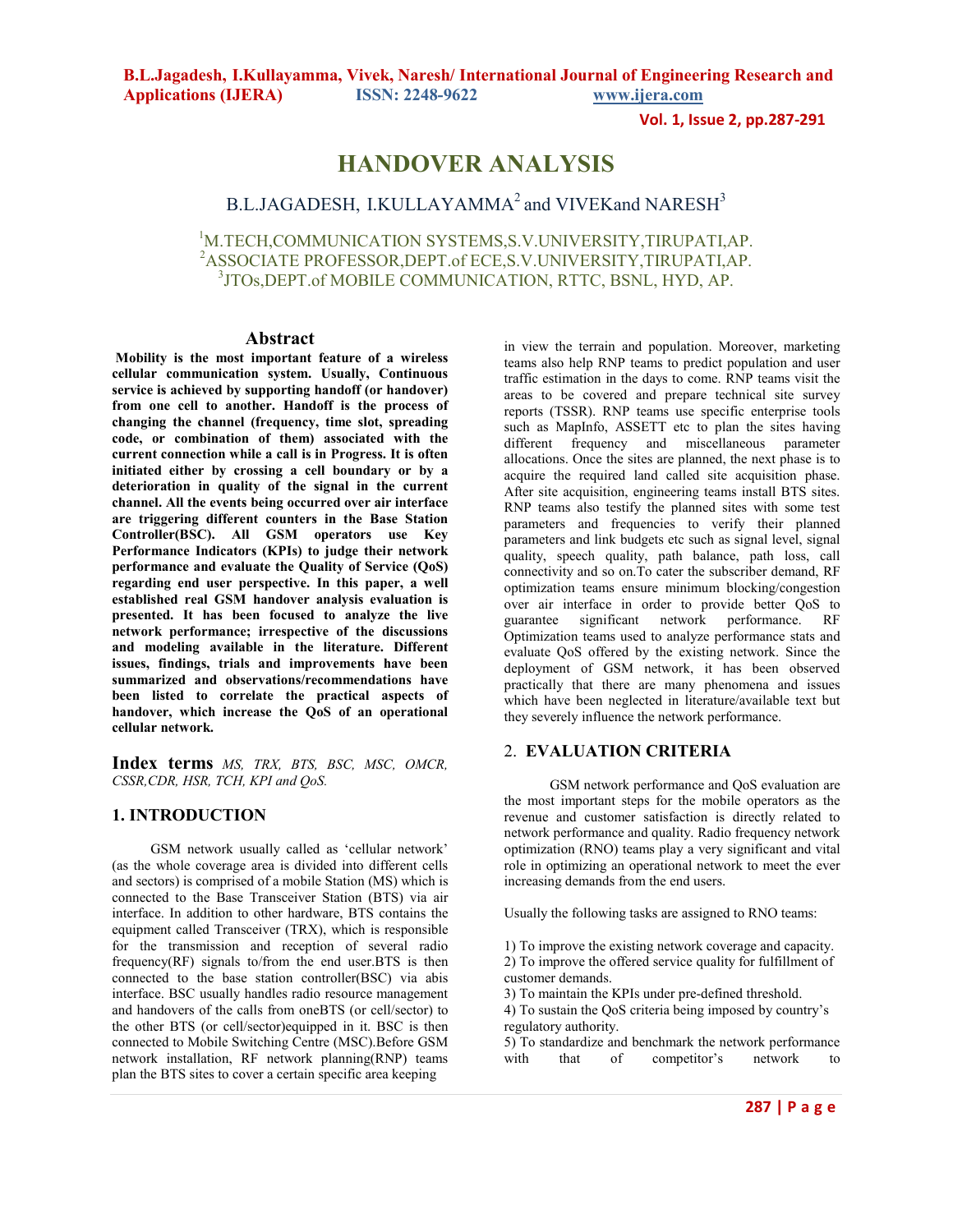### **Vol. 1, Issue 2, pp.287-291**

attract more customers; keeping a balance between cost and quality.

6) To effectively reuse the available bandwidth and frequency carriers in order to avoid internal interference and service degradation.

### **3. PERFORMANCE EVALUATION**

 GSM Network service providers analyze the network performance and evaluate service quality indicators. These indicators can be used for the following mentioned purposes:

1) To identify and locate BSS (hardware) occasional faults to ensure physical resource availability.

2) To help RF tuning teams to analyze the radio situation, detect radio network problems in one or more BTS and finally devise a way to optimize the network and adopt corrective actions like new frequency allocations, antenna tilt adjustment, and parameter modification in OMCR database etc.

3) To monitor system behavior and variance in terms of traffic load, congestion, successful attempts etc.

4) To predict the upcoming traffic evolution and network expansions as per increasing number of mobile users.

5) To benchmark network with another competitor's network to attract more users at the cost of better quality.

# **4.PERFORMANCE EVALUATION FLOW**

Usually the network performance and indicators are badly affected due to wrong site integrations especially in terms of definition and parameter point of view. Following are the requirements of optimization team in terms of network operation:

1) Frequency allocation Plan

- 2) Broadcast control channel (BCCH) Plan
- 3) Neighboring cells Plan
- 4) Interference (C/I, C/A) values
- 5) Best Server Plots
- 6) Site Audit Reports

In order to be capable to measure the network performance, the patterns of a normal day should be considered, while for performance evaluation congestion situations should also be analyzed. Following KPIs aremore important for GSM radio network optimization & benchmarking to achieve remarkable QoS:

1) CSSR (Call Set up Success Rate). 2) CDR (Call Drop Rate). 3) HSR (Handover Success Rate). 4) TCH (Traffic Channel) Congestion Rate. 5) RX Level. 6) RX Quality.

# **CALL ORIGINATION PROCEDURE**

Call origination process has been briefly mentioned here from counters perspective.

Step1: Channel Request or demand sent to BTS by MS in order to set up a call. BTS then forwards the request to BSC.A counter activates in BSC upon receiving channel request from MS in a cell/BTS.

**Step2:** BSC sends the channel activation command to MS through BTS. Another counter activates here in order to count the channel allocation in a cell/BTS.

**Step3:** After the channel allocation, call initiates after necessary authentication from core/MSC end. Once the call connected, another counter starts in order to count the abnormal call drop or failures (due to BSS or radio link problems).

# **KPI ASSESSMENT & QOS ESTIMATION**

 In order to understand how the behavior of traffic channels(TCH) and control channels (SDCCH) affects the network's performance; one has to analyze TCH and SDCCH blocking when congestion in the network increases . The above mentioned KPIs are frequently used in performancejudgment and QoS estimation of the network.

# **1.CALL SET-UP SUCCESS RATE (CSSR)**

#### **Indicator CSSR**

**Definition** Rate of call attempts until TCH successfulassignment.

**Formula** Number of successful seizure of SD channel by Total number of requests for seizure of SD channel.

**Result** =[(CT01+CT02)/CT03]\*100

### **ConditionApplied**

Where counter CT01 counts SD channels successfully seized for Call termination &CT02 counts SD channels successfully seized for Call origination.CT03 counts SD seizure requests. Where SD (usually called SDCCH stands for Stand-alonededicated control channel) and TCH stands for Traffic channel. A number of issues are related for its degradation as addressed below.

#### **a) Issues Observed:**

CSSR might be affected and degraded due to following issues:

1) Due to radio interface congestion.

2) Due to lack of radio resources allocation (for instance:SDCCH).

3) Increase in radio traffic in inbound network.

- 4) Faulty BSS Hardware.
- 5) Access network Transmission limitations (For instance :abis expansion restrictions)

**b) Analysis & Findings:**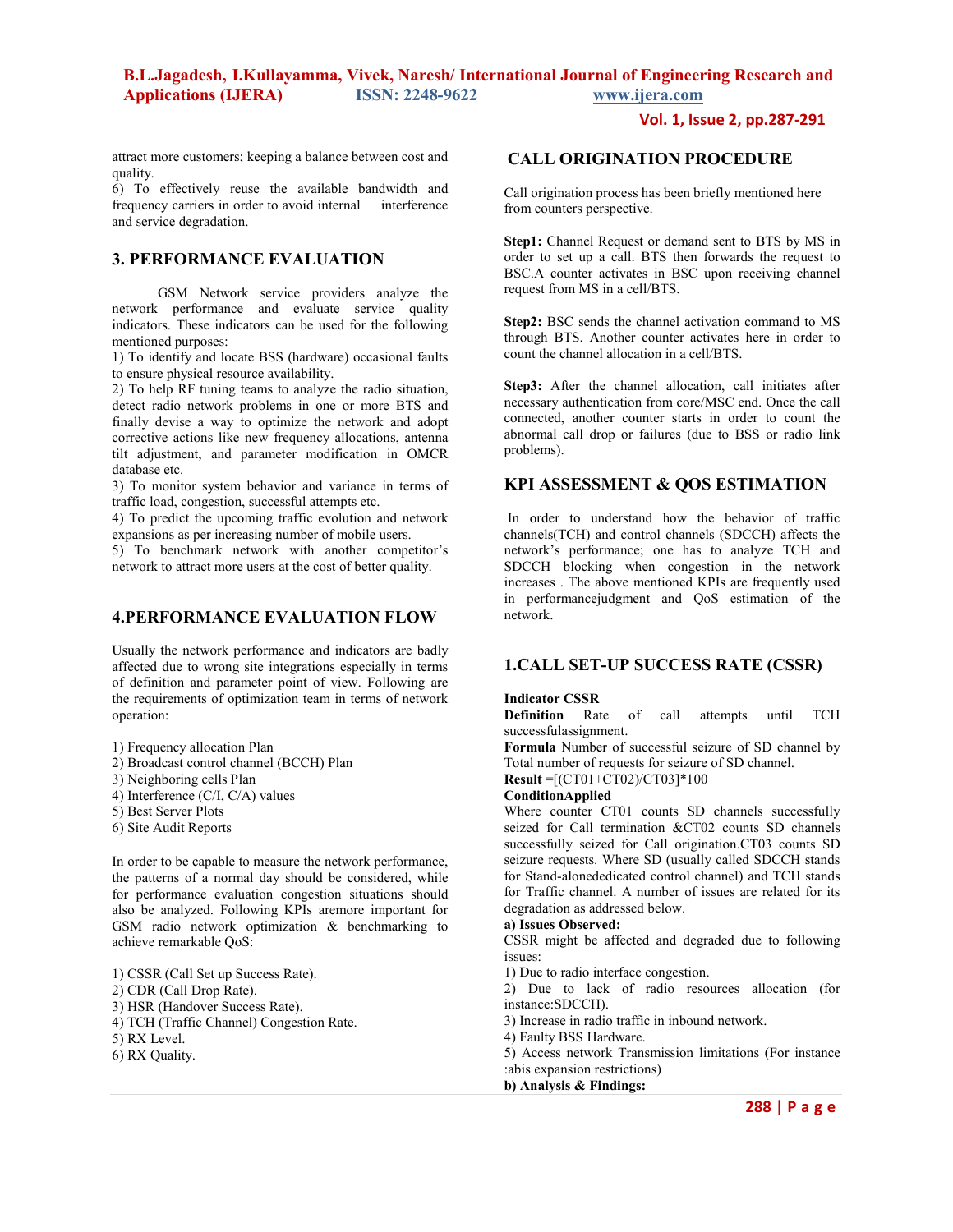### **Vol. 1, Issue 2, pp.287-291**

Following methods are used to diagnose CSSR degradations as well as improvements:

1) Radio link Congestion statistics monitored using radio counter measurement.

2) Drive Test Reports.

3) Customer complaints related to block calls have been reviewed.

#### **c)Improvement Methodologies:**

Following measures significantly improve the CSSR in live network:

1) Radio Resources enhancement (Parameter modification/changes in BSS/OMCR) such as half rate, traffic load sharing and direct retry parameters implementation.

2) Transmission media Expansion to enhance hardware additions (such as TRX).

3) Faulty Hardware Replacement (such as TRX) in order to ensure the resources availability in live network

# **2.CALL DROP RATE (CDR)**

#### **Indicator CDR**

**Definition** Rate of calls not completed successfully. **Formula** Number of TCH drops after assignment by Total number of TCH assignments.

**Result** =[(CT04+CT05)/CT06]\*100

#### **Condition Applied**

Where CT04 counts TCH drops due to radiointerface problems & CT05 counts TCH drops due to BSS problems. CT06 countsnumbers of TCH successfullyseized/assigned.A number of issues are associated to its degradation asdemonstrated below.

#### **a)Issues Observed:**

CDR might be affected due to following issues:

1) Interference (either external or internal) being observedover air interface. Internal interference corresponds toin-band (900/1800 MHz) while external interferencecorresponds to other wireless (usually military)networks.

2) Coverage limitation is also one of the factors, whichincrease CDR values.

3) Hardware faults (such as BTS transceiver) can also beincorporated in an increasing CDR, which is a part ofBSS failures.

4) Missing adjacencies (definition in BSS/OMCR) is alsoan important factor in CDR values increment.

### **b)Analysis & Findings:**

Following methods are used to diagnose the rise in CDR values:

1) Radio uplink statistics monitored using radio counter measurement in order to confirm any uplink interference.

2) Path Balance stats which depict average of 'ERP-RX Power' (where 'ERP' stands for effective radiated power over downlink and 'RX' stands for receive power over uplink) also divert attention towards faulty Transceivers hardware.

3) Customer complaints related to block calls would have been reviewed.

4) Interference band / Spectrum scanners are also useful in finding and tracing the contaminated frequency carriers resulting in increasing CDR.

5) Drive Test Reports.

### **c)Improvement Methodologies:**

Following are some methods in order to improve the CDR value up to certain pre-Defined baseline:

1) Faulty Hardware Replacement in order to ensure the resources availability in live network.

2) Frequency plans review and model tuning in order to ensure the clean band carriers for serving cells. For instance; band conversion is done from 900 to 1800MHZ in order to cater uplink interference. Some times concentric cells (multi band cell having GSM & DCS(transceivers) solution is also devised.

3) New site integration is also suggested in order to improve indoor and outdoor coverage, which is usually termed as "Grid Enhancement".

4) Sometimes RF repeaters are also used in order to amplify the radio signal to extend coverage area.

5) Existing coverage optimization might be done usingphysical optimization techniques.

6) Parameter tuning can also be done to improve call sustainability. This is done using OMCR terminal. For Instance Power control parameters. Decrease emittedpower when signal receive level and quality (measuredby peer entity) are better than a given value and viceversa.

7) Frequency hopping technique is also incorporated tominimize the effect of interference.

8) Change of antenna orientation (azimuth/tilt) i.e.,increase the down tilt of interferer cell antenna.

### **3.HANDOVER SUCCESS RATE (HSR)**

#### **Indicator HSR**

**Definition** Rate of successful handovers (intracell +intracell).

**Formula** No of successful [intercell + intracell] HA1 by Total number of handover requests.

**Result** =[(CT07+CT08)/(CT09+CT10)] \*100

### **Condition Applied**

Where CT07 counts no. of incomingsuccessful handovers & CT08 counts no. ofoutgoing successful handovers. CT09 countsno. of outgoing HO requests while CT10counts no. of incoming HO requests.A number of issues are related for its degradation asillustrated below:

#### **a)Issues Observed:**

HSR might be affected and degraded due to following issues:

1) Interference (either external or internal) being observed over air interface, which might affect on going call switching in case of handover.

1) HA stands for Handover Attempts

2) Missing adjacencies can also result in HSR degradation.

3) Hardware faults (such as BTS transceiver) can also beincorporated as a decreasing HSR, which is a part ofBSS failures.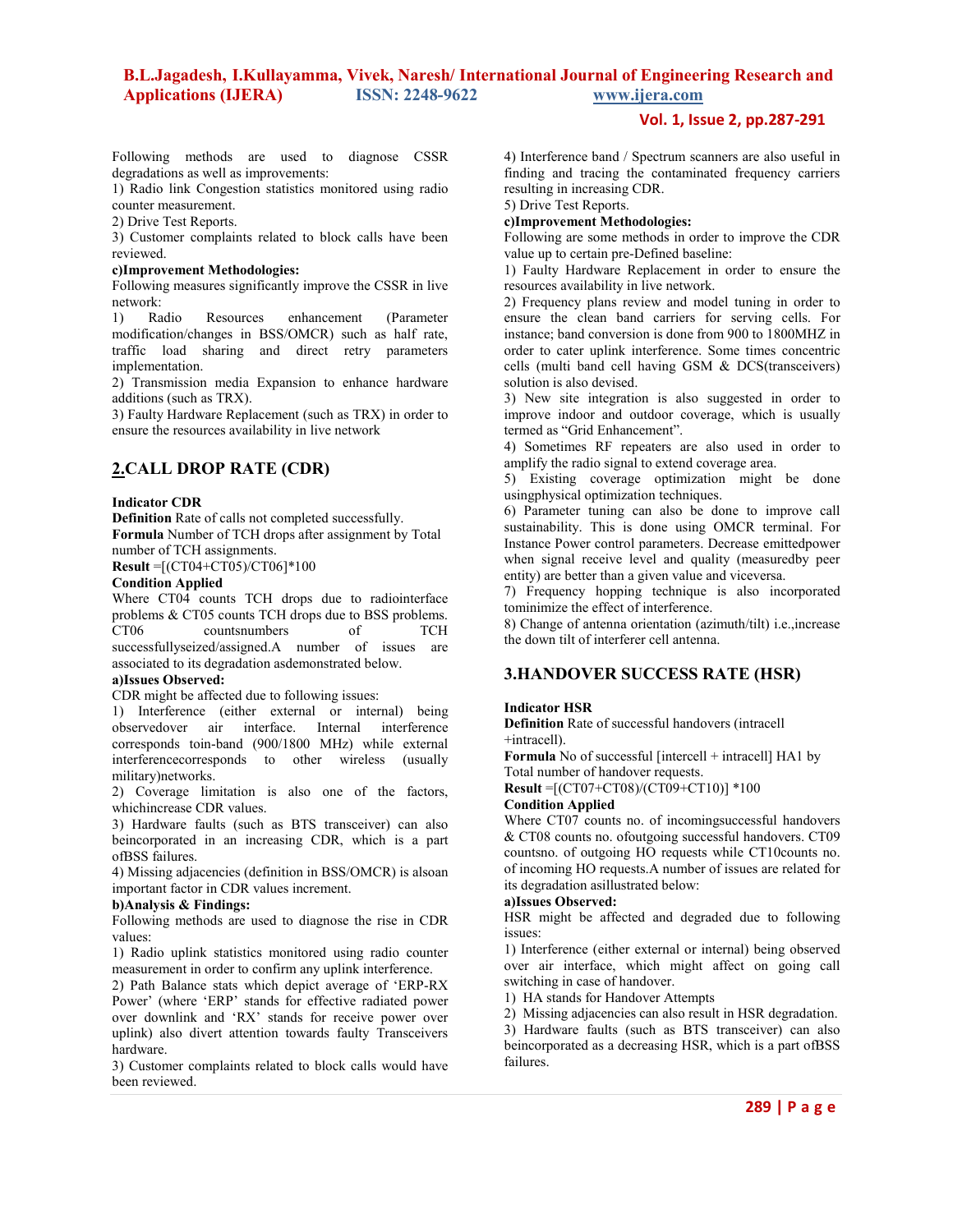**Vol. 1, Issue 2, pp.287-291**

4) Location area code (LAC) boundaries wrongly planned and/or defined (where Location area represents a cluster of cells).

5) Coverage limitation is also one of the factors, which decrease HSR values.

### **b)Analysis & Findings:**

Following methods are used to diagnose HSR degradations as well as improvements:

1) Radio Congestion statistics monitored using radio counter measurement in order to confirm congestion occurrence in a particular cell or area.

2) Neighboring plans reviewed and adjacencies audits being done.

3) Drive Test reports reviewed.

#### **c)Improvement Methodologies:**

Following methods are employed in order to improve the HSR in live network:

1) Interference free band i.e., Spectrum analysis might be done to ensure it.

2) Adjacencies audits must be done in order to improve HSR.

3) Coverage improvement is also a vital factor of HSR enhancement.

4) BSS Resources addition (such as TRX) is also a factor for HSR improvement.

5) Parameter modification in OMCR such as Handover margin, traffic handover, power budget parameters to assist better cell handovers.

# **4.TCH CONGESTION RATE (TCHCR)**

#### **Indicator TCH Congestion**

**Definition** Rate of blocked calls due to resource unavailability

**Formula** Number of calls blocked due to resource unavailable by Total number of requests.

**Result** =(CT11 / CT12)\*100

# **Condition Applied**

Where CT11 counts number of assignmentfailures when no TCH available while CT12 counts number of normal assignment requestsfor TCH establishment.A number of issues are related for its degradation, whichwould be addressed here.

### **a)Issues Observed:**

TCH (traffic channel) congestion might arise due tofollowing issues:

1) TRX Hardware faults can also be incorporated as an increasing factor in TCH congestion.

2) Increasing number of subscribers and/or traffic in a certain area also causes congestion.

3) Lesser capacity sites (mainly due to the media issue or hardware resource unavailability) also cause congestion problems.

#### **b)Analysis & Findings:**

Following methods are used to diagnose TCH congestion as well as improvements:

1) Radio Congestion statistics monitored using radio counter measurement in order to confirm congestion occurrence in a particular cell or area.

2) Customer complaints can also reveal the issue.

3) Drive Test reports reviewed.

4) WCR (Worst Cell Ratio) and CSSR (Call Set up Success Rate) KPIs also depict the TCH congestion problem.

5) Future subscriber density and growth is also a factor for the judgment of upcoming congestion.

#### **c)Improvement Methodologies:**

Following measures are used to minimize the TCHcongestion in live network:

1) BSS Resources addition and expansion (including transceivers and transmission media) are important factors for TCH congestion improvement.

2) Faulty hardware maintenance or replacement can also minimize TCH congestion.

3) Deployment of moving/portable BTS (commonly called COW BTS) can be used as a better solution to improve congestion in case of foreseeable special events such as sports events, important meetings, festivals and exhibitions etc.

# **5. RX LEVEL:**

#### **a)Issues Observed:**

Low RX level might arise due to following issues:

1)Antenna orientation and tilt

2)High VSWR value

3)Tx power

#### **b)Improvement Methodologies:**

Following measures are used to minimize the RX Level problems in live network:

1)Physical check of orientation and tilt

2)Check RF connectors and RF cables

3)Check the DRX power and connector

### **6.RX QUALITY:**

#### **a) Issues Observed:**

Low RX Quality might arise due to following issues:

1)Interference

2)Low Rx level

3)H/O failure

4)Assignment failure ratio

5)Hardware problem

**b)Improvement Methodologies:** 

Following measures are used to minimize the RX Quality problems in live network:

1)Define proper neighbors

2)Check DRX power and connectors

3)Check BCCH and MAIO frequency

4)Reduction of antenna height, orientation and tilt